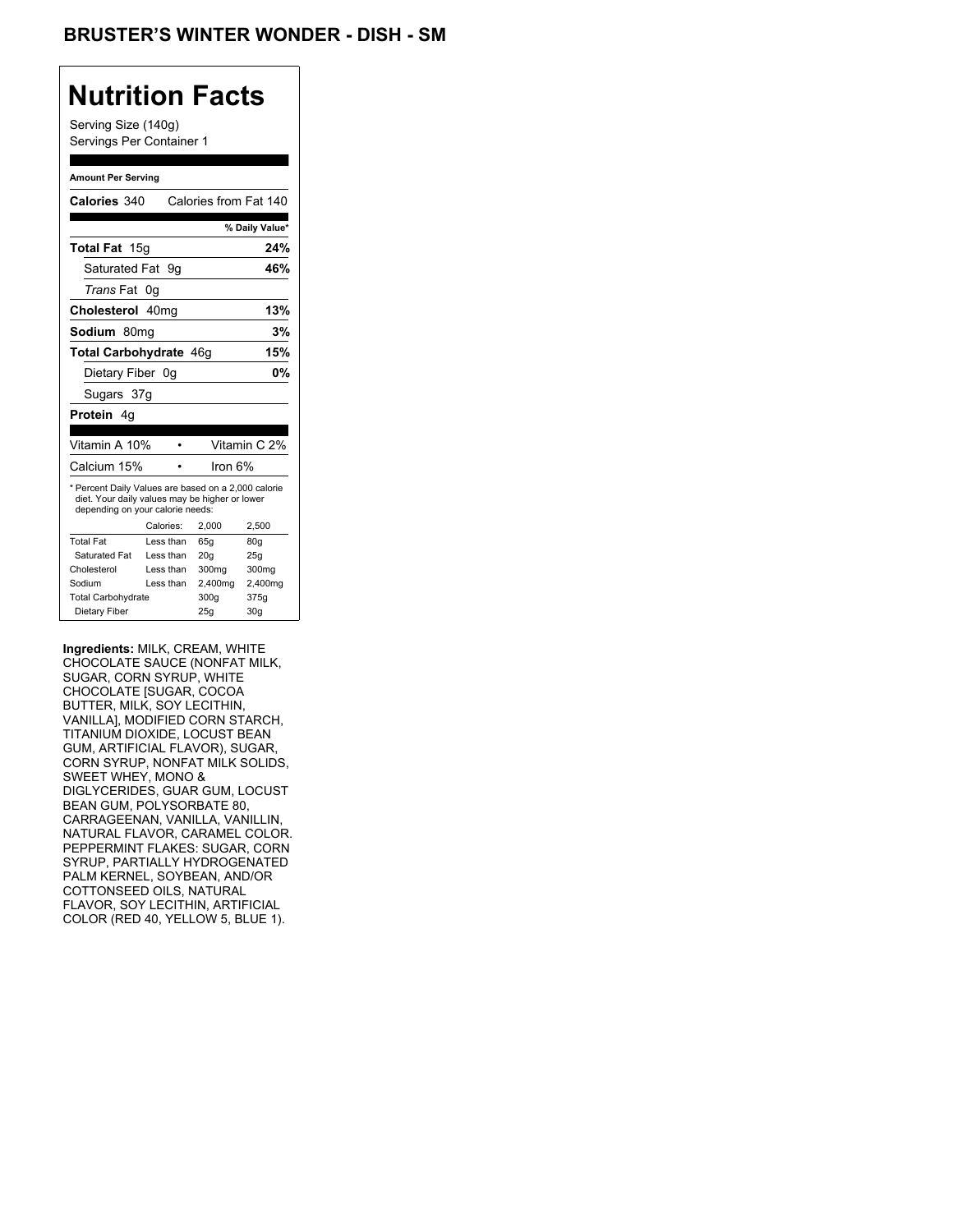Serving Size (210g) Servings Per Container 1

### **Amount Per Serving**

| Calories 510                                                                                                                              |                  | Calories from Fat 210 |                |
|-------------------------------------------------------------------------------------------------------------------------------------------|------------------|-----------------------|----------------|
|                                                                                                                                           |                  |                       | % Daily Value* |
| <b>Total Fat 23g</b>                                                                                                                      |                  |                       | 36%            |
| Saturated Fat 14g                                                                                                                         |                  |                       | 68%            |
| Trans Fat                                                                                                                                 | 0g               |                       |                |
| Cholesterol                                                                                                                               | 60 <sub>mq</sub> |                       | 20%            |
| Sodium 120mg                                                                                                                              |                  |                       | 5%             |
| Total Carbohydrate 69q                                                                                                                    |                  |                       | 23%            |
| Dietary Fiber 0q                                                                                                                          |                  |                       | 0%             |
| Sugars 55g                                                                                                                                |                  |                       |                |
| Protein<br>6g                                                                                                                             |                  |                       |                |
|                                                                                                                                           |                  |                       |                |
| Vitamin A 15%                                                                                                                             |                  |                       | Vitamin C 4%   |
| Calcium 20%                                                                                                                               |                  | Iron 10%              |                |
| * Percent Daily Values are based on a 2,000 calorie<br>diet. Your daily values may be higher or lower<br>depending on your calorie needs: |                  |                       |                |
|                                                                                                                                           | Calories:        | 2.000                 | 2,500          |
|                                                                                                                                           |                  |                       |                |
| <b>Total Fat</b>                                                                                                                          | Less than        | 65q                   | 80q            |
| Saturated Fat                                                                                                                             | Less than        | 20q                   | 25q            |
| Cholesterol                                                                                                                               | I ess than       | 300mg                 | 300mg          |
| Sodium                                                                                                                                    | Less than        | 2,400mg               | 2,400mg        |
| <b>Total Carbohydrate</b>                                                                                                                 |                  | 300g                  | 375g           |

**Ingredients:** MILK, CREAM, WHITE CHOCOLATE SAUCE (NONFAT MILK, SUGAR, CORN SYRUP, WHITE CHOCOLATE [SUGAR, COCOA BUTTER, MILK, SOY LECITHIN, VANILLA], MODIFIED CORN STARCH, TITANIUM DIOXIDE, LOCUST BEAN GUM, ARTIFICIAL FLAVOR), SUGAR, CORN SYRUP, NONFAT MILK SOLIDS, SWEET WHEY, MONO & DIGLYCERIDES, GUAR GUM, LOCUST BEAN GUM, POLYSORBATE 80, CARRAGEENAN, VANILLA, VANILLIN, NATURAL FLAVOR, CARAMEL COLOR. PEPPERMINT FLAKES: SUGAR, CORN SYRUP, PARTIALLY HYDROGENATED PALM KERNEL, SOYBEAN, AND/OR COTTONSEED OILS, NATURAL FLAVOR, SOY LECITHIN, ARTIFICIAL COLOR (RED 40, YELLOW 5, BLUE 1).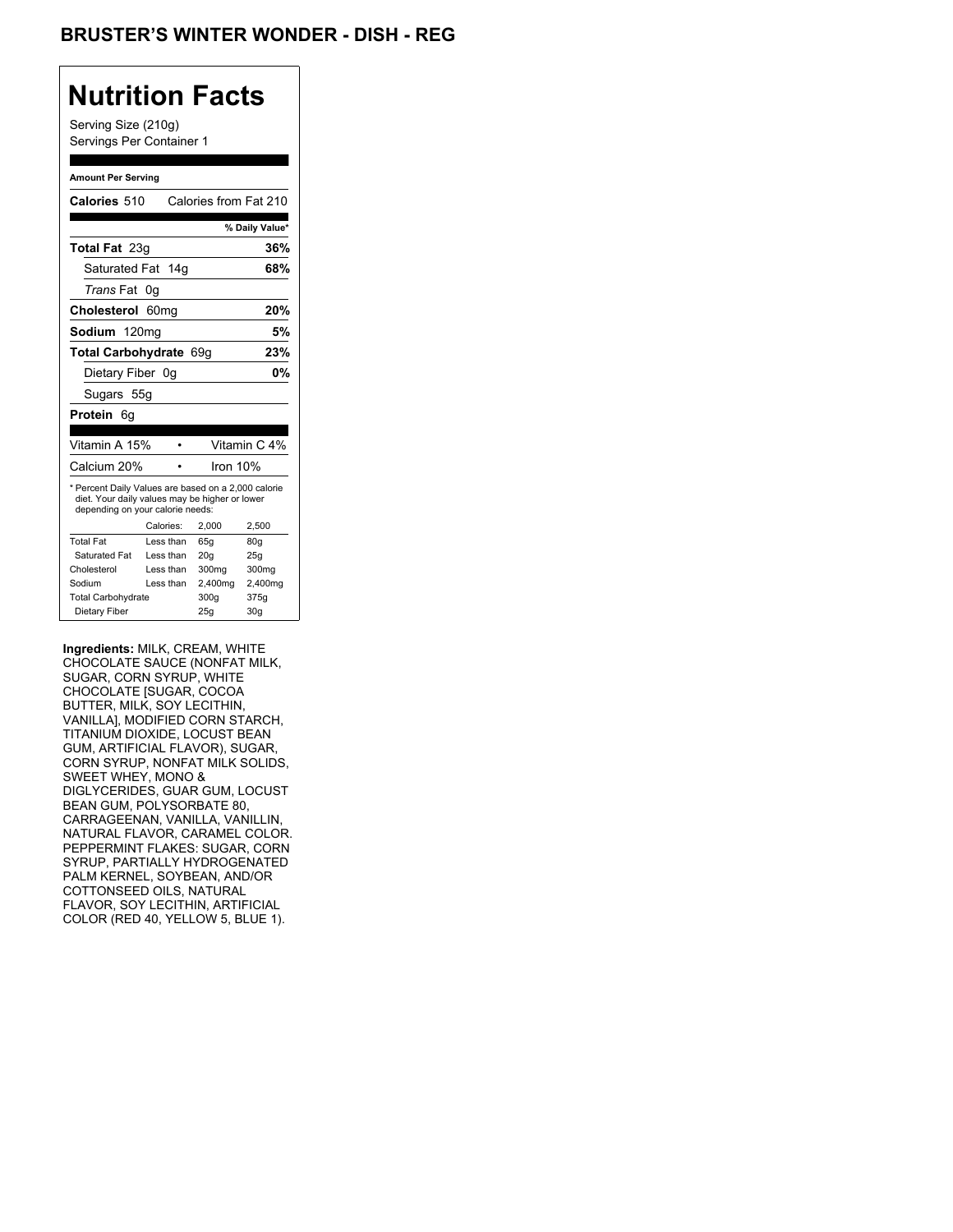Serving Size (280g) Servings Per Container 1

#### **Amount Per Serving**

| Calories 680                                                                                                                              |                  |           |          | Calories from Fat 280 |
|-------------------------------------------------------------------------------------------------------------------------------------------|------------------|-----------|----------|-----------------------|
|                                                                                                                                           |                  |           |          | % Daily Value*        |
| <b>Total Fat 31g</b>                                                                                                                      |                  |           |          | 47%                   |
| Saturated Fat 18g                                                                                                                         |                  |           |          | 91%                   |
| <i>Trans</i> Fat                                                                                                                          | 0g               |           |          |                       |
| Cholesterol                                                                                                                               | 80 <sub>mq</sub> |           |          | 27%                   |
| Sodium 160mg                                                                                                                              |                  |           |          | 7%                    |
| Total Carbohydrate 92g                                                                                                                    |                  |           |          | 31%                   |
| Dietary Fiber 0q                                                                                                                          |                  |           |          | 0%                    |
| Sugars 74g                                                                                                                                |                  |           |          |                       |
| <b>Protein 8g</b>                                                                                                                         |                  |           |          |                       |
|                                                                                                                                           |                  |           |          |                       |
| Vitamin A 20%                                                                                                                             |                  |           |          | Vitamin C 4%          |
| Calcium 25%                                                                                                                               |                  |           | Iron 15% |                       |
| * Percent Daily Values are based on a 2,000 calorie<br>diet. Your daily values may be higher or lower<br>depending on your calorie needs: |                  |           |          |                       |
|                                                                                                                                           | Calories:        |           | 2.000    | 2,500                 |
| <b>Total Fat</b>                                                                                                                          |                  | Less than | 65q      | 80q                   |
| Saturated Fat                                                                                                                             |                  | Less than | 20q      | 25q                   |
| Cholesterol                                                                                                                               |                  | Less than | 300mg    | 300mg                 |
| Sodium                                                                                                                                    |                  | Less than | 2,400mg  | 2,400mg               |
| <b>Total Carbohydrate</b>                                                                                                                 |                  |           | 300g     | 375g                  |
| Dietary Fiber                                                                                                                             |                  |           | 25q      | 30 <sub>g</sub>       |

**Ingredients:** MILK, CREAM, WHITE CHOCOLATE SAUCE (NONFAT MILK, SUGAR, CORN SYRUP, WHITE CHOCOLATE [SUGAR, COCOA BUTTER, MILK, SOY LECITHIN, VANILLA], MODIFIED CORN STARCH, TITANIUM DIOXIDE, LOCUST BEAN GUM, ARTIFICIAL FLAVOR), SUGAR, CORN SYRUP, NONFAT MILK SOLIDS, SWEET WHEY, MONO & DIGLYCERIDES, GUAR GUM, LOCUST BEAN GUM, POLYSORBATE 80, CARRAGEENAN, VANILLA, VANILLIN, NATURAL FLAVOR, CARAMEL COLOR. PEPPERMINT FLAKES: SUGAR, CORN SYRUP, PARTIALLY HYDROGENATED PALM KERNEL, SOYBEAN, AND/OR COTTONSEED OILS, NATURAL FLAVOR, SOY LECITHIN, ARTIFICIAL COLOR (RED 40, YELLOW 5, BLUE 1).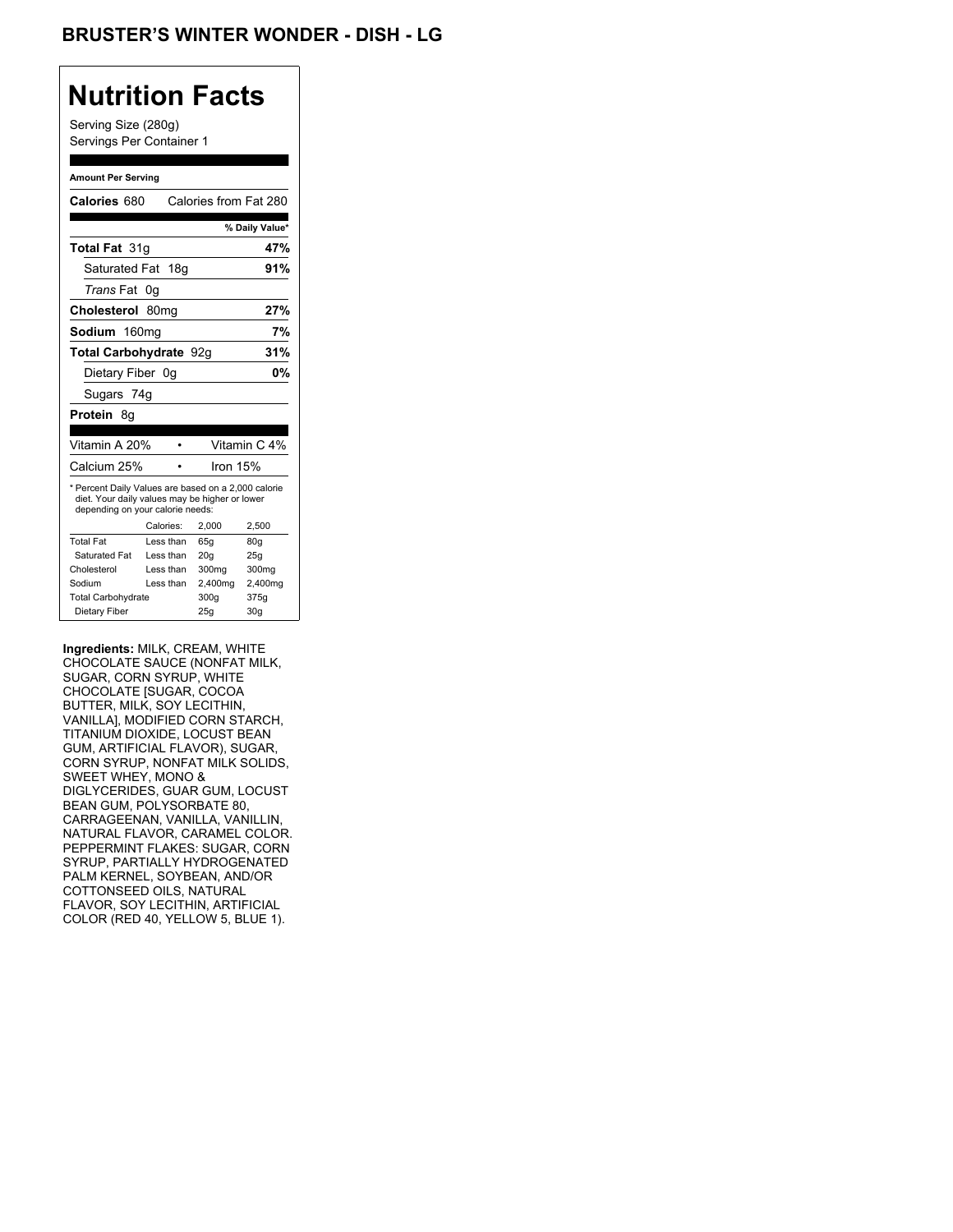Serving Size (153g) Servings Per Container 1

### **Amount Per Serving**

| Calories 390           | Calories from Fat 140                               |
|------------------------|-----------------------------------------------------|
|                        | % Daily Value*                                      |
| <b>Total Fat</b> 16g   | 24%                                                 |
| Saturated Fat 9g       | 46%                                                 |
| <i>Trans</i> Fat 0q    |                                                     |
| Cholesterol 40mg       | 13%                                                 |
| Sodium 100mg           | 4%                                                  |
| Total Carbohydrate 58g | 19%                                                 |
| Dietary Fiber 0g       | 0%                                                  |
| Sugars 40g             |                                                     |
| <b>Protein</b> 4q      |                                                     |
| Vitamin A 10%          | Vitamin C 2%                                        |
| Calcium 15%            | Iron $8\%$                                          |
| diet.                  | * Percent Daily Values are based on a 2,000 calorie |

**Ingredients:** MILK, CREAM, WHITE CHOCOLATE SAUCE (NONFAT MILK, SUGAR, CORN SYRUP, WHITE CHOCOLATE [SUGAR, COCOA BUTTER, MILK, SOY LECITHIN, VANILLA], MODIFIED CORN STARCH, TITANIUM DIOXIDE, LOCUST BEAN GUM, ARTIFICIAL FLAVOR), SUGAR, CORN SYRUP, NONFAT MILK SOLIDS, SWEET WHEY, MONO & DIGLYCERIDES, GUAR GUM, LOCUST BEAN GUM, POLYSORBATE 80, CARRAGEENAN, VANILLA, VANILLIN, NATURAL FLAVOR, CARAMEL COLOR. PEPPERMINT FLAKES: SUGAR, CORN SYRUP, PARTIALLY HYDROGENATED PALM KERNEL, SOYBEAN, AND/OR COTTONSEED OILS, NATURAL FLAVOR, SOY LECITHIN, ARTIFICIAL COLOR (RED 40, YELLOW 5, BLUE 1). SUGAR CONE: ENRICHED WHEAT FLOUR (ENRICHED WITH NIACIN, REDUCED IRON, THIAMIN MONONITRATE, RIBOFLAVIN, FOLIC ACID), TAPIOCA FLOUR, SUGAR, VEGETABLE SHORTENING (SOYBEAN AND/OR CANOLA OIL, MODIFIED PALM OIL, SOY LECITHIN, AND/OR PARTIALLY HYDROGENATED SOYBEAN OIL), OAT FIBER AND/OR VEGETABLE FIBER, SALT, CARAMEL COLOR, ARTIFICIAL FLAVOR, SOY LECITHIN.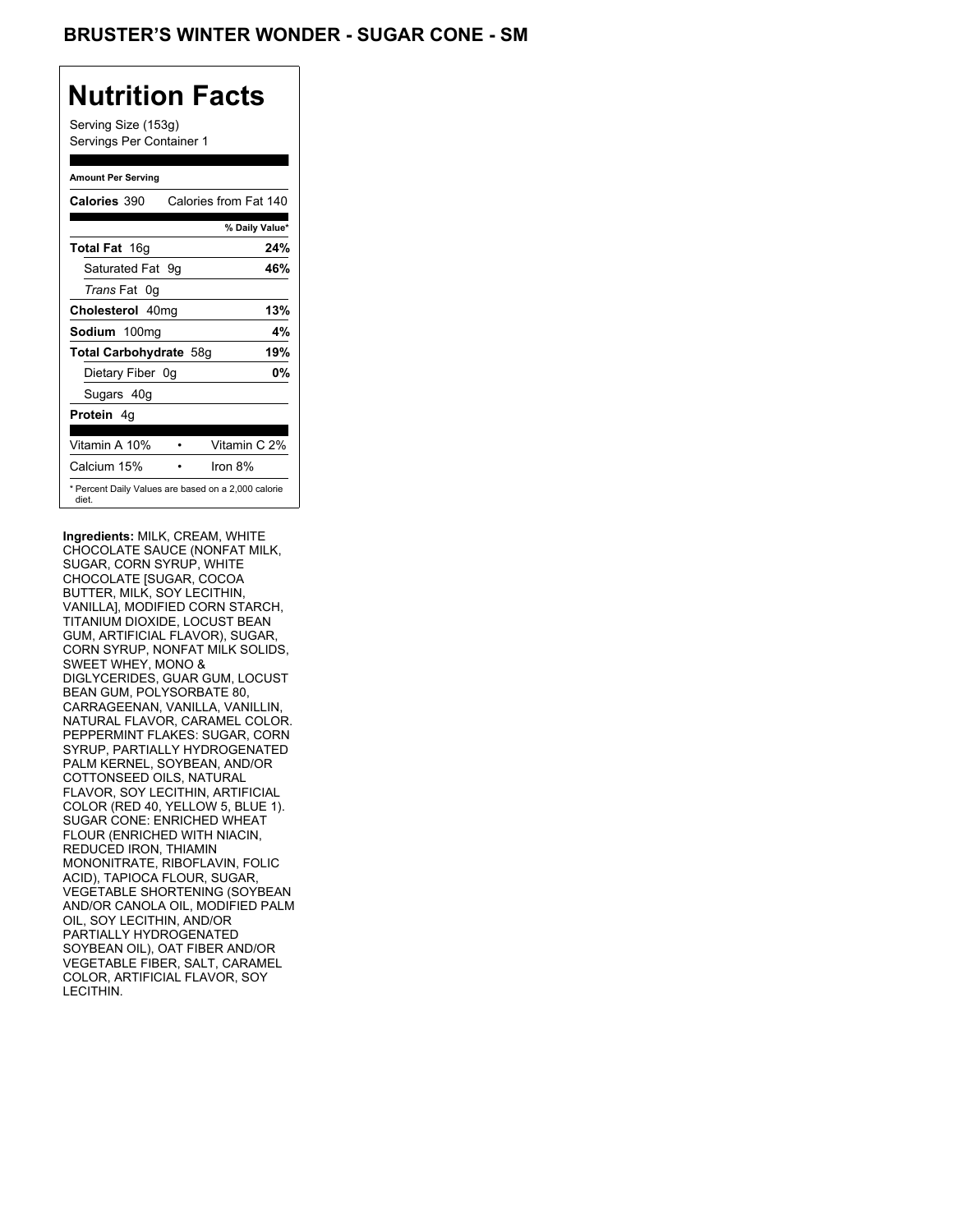Serving Size (223g) Servings Per Container 1

### **Amount Per Serving**

| Calories 560                                                 | Calories from Fat 210 |
|--------------------------------------------------------------|-----------------------|
|                                                              | % Daily Value*        |
| <b>Total Fat</b> 23g                                         | 36%                   |
| Saturated Fat 14g                                            | 68%                   |
| <i>Trans</i> Fat 0q                                          |                       |
| Cholesterol 60mg                                             | 20%                   |
| Sodium 140mg                                                 | 6%                    |
| Total Carbohydrate 81g                                       | 27%                   |
| Dietary Fiber 0g                                             | 0%                    |
| Sugars 58g                                                   |                       |
| <b>Protein</b> 6q                                            |                       |
| Vitamin A 15%                                                | Vitamin C 4%          |
| Calcium 20%                                                  | Iron $10\%$           |
| * Percent Daily Values are based on a 2,000 calorie<br>diet. |                       |

**Ingredients:** MILK, CREAM, WHITE CHOCOLATE SAUCE (NONFAT MILK, SUGAR, CORN SYRUP, WHITE CHOCOLATE [SUGAR, COCOA BUTTER, MILK, SOY LECITHIN, VANILLA], MODIFIED CORN STARCH, TITANIUM DIOXIDE, LOCUST BEAN GUM, ARTIFICIAL FLAVOR), SUGAR, CORN SYRUP, NONFAT MILK SOLIDS, SWEET WHEY, MONO & DIGLYCERIDES, GUAR GUM, LOCUST BEAN GUM, POLYSORBATE 80, CARRAGEENAN, VANILLA, VANILLIN, NATURAL FLAVOR, CARAMEL COLOR. PEPPERMINT FLAKES: SUGAR, CORN SYRUP, PARTIALLY HYDROGENATED PALM KERNEL, SOYBEAN, AND/OR COTTONSEED OILS, NATURAL FLAVOR, SOY LECITHIN, ARTIFICIAL COLOR (RED 40, YELLOW 5, BLUE 1). SUGAR CONE: ENRICHED WHEAT FLOUR (ENRICHED WITH NIACIN, REDUCED IRON, THIAMIN MONONITRATE, RIBOFLAVIN, FOLIC ACID), TAPIOCA FLOUR, SUGAR, VEGETABLE SHORTENING (SOYBEAN AND/OR CANOLA OIL, MODIFIED PALM OIL, SOY LECITHIN, AND/OR PARTIALLY HYDROGENATED SOYBEAN OIL), OAT FIBER AND/OR VEGETABLE FIBER, SALT, CARAMEL COLOR, ARTIFICIAL FLAVOR, SOY LECITHIN.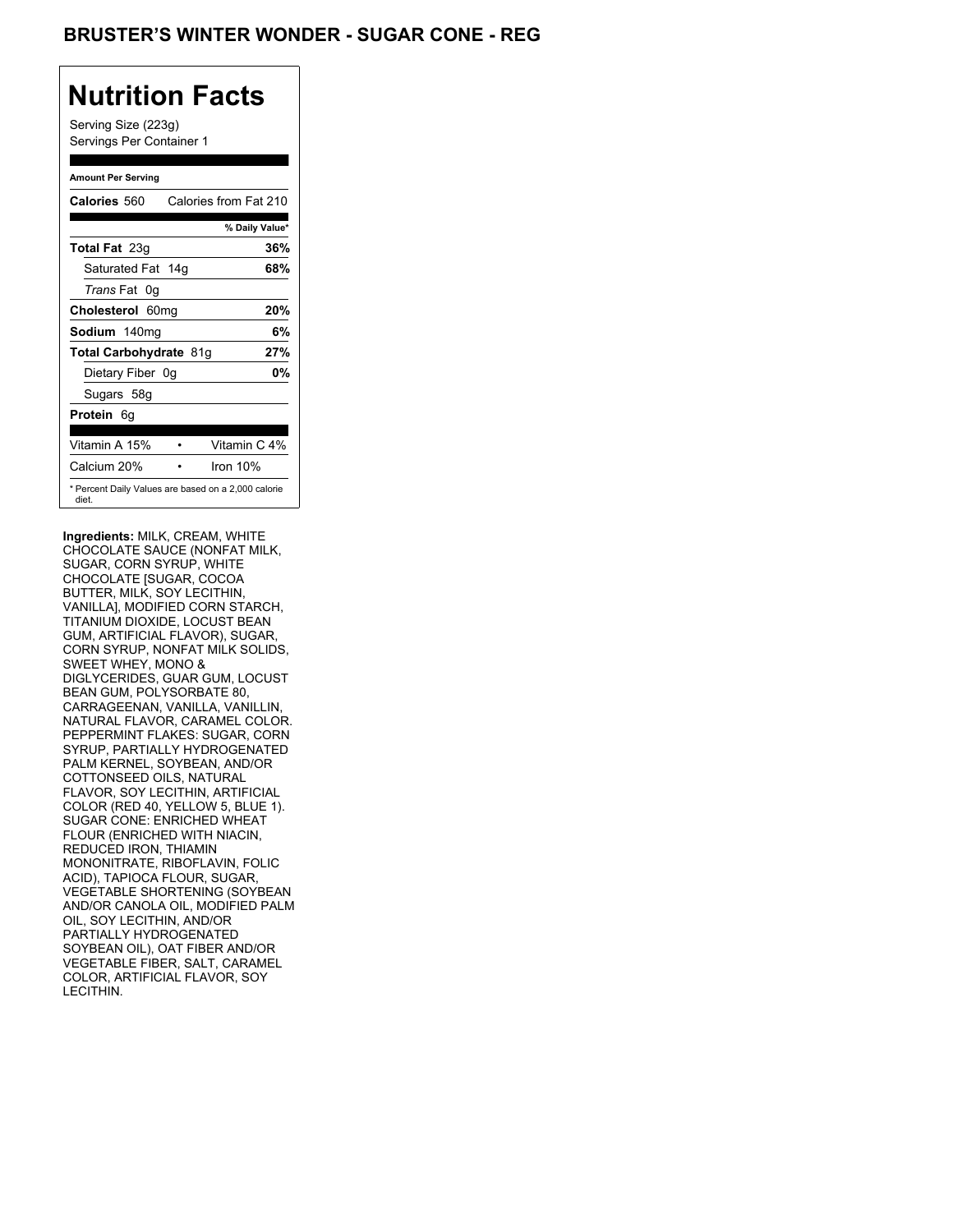Serving Size (293g) Servings Per Container 1

### **Amount Per Serving**

| <b>Calories 730</b>                                          |  | Calories from Fat 280 |
|--------------------------------------------------------------|--|-----------------------|
|                                                              |  | % Daily Value*        |
| <b>Total Fat 31g</b>                                         |  | 48%                   |
| Saturated Fat 18g                                            |  | 91%                   |
| <i>Trans</i> Fat 0q                                          |  |                       |
| Cholesterol 80mg                                             |  | 27%                   |
| Sodium 180mg                                                 |  | 8%                    |
| Total Carbohydrate 104g                                      |  | 35%                   |
| Dietary Fiber 0g                                             |  | 0%                    |
| Sugars 77g                                                   |  |                       |
| <b>Protein 8g</b>                                            |  |                       |
| Vitamin A 20%                                                |  | Vitamin C 4%          |
| Calcium 30%                                                  |  | Iron $15%$            |
| * Percent Daily Values are based on a 2,000 calorie<br>diet. |  |                       |

**Ingredients:** MILK, CREAM, WHITE CHOCOLATE SAUCE (NONFAT MILK, SUGAR, CORN SYRUP, WHITE CHOCOLATE [SUGAR, COCOA BUTTER, MILK, SOY LECITHIN, VANILLA], MODIFIED CORN STARCH, TITANIUM DIOXIDE, LOCUST BEAN GUM, ARTIFICIAL FLAVOR), SUGAR, CORN SYRUP, NONFAT MILK SOLIDS, SWEET WHEY, MONO & DIGLYCERIDES, GUAR GUM, LOCUST BEAN GUM, POLYSORBATE 80, CARRAGEENAN, VANILLA, VANILLIN, NATURAL FLAVOR, CARAMEL COLOR. PEPPERMINT FLAKES: SUGAR, CORN SYRUP, PARTIALLY HYDROGENATED PALM KERNEL, SOYBEAN, AND/OR COTTONSEED OILS, NATURAL FLAVOR, SOY LECITHIN, ARTIFICIAL COLOR (RED 40, YELLOW 5, BLUE 1). SUGAR CONE: ENRICHED WHEAT FLOUR (ENRICHED WITH NIACIN, REDUCED IRON, THIAMIN MONONITRATE, RIBOFLAVIN, FOLIC ACID), TAPIOCA FLOUR, SUGAR, VEGETABLE SHORTENING (SOYBEAN AND/OR CANOLA OIL, MODIFIED PALM OIL, SOY LECITHIN, AND/OR PARTIALLY HYDROGENATED SOYBEAN OIL), OAT FIBER AND/OR VEGETABLE FIBER, SALT, CARAMEL COLOR, ARTIFICIAL FLAVOR, SOY LECITHIN.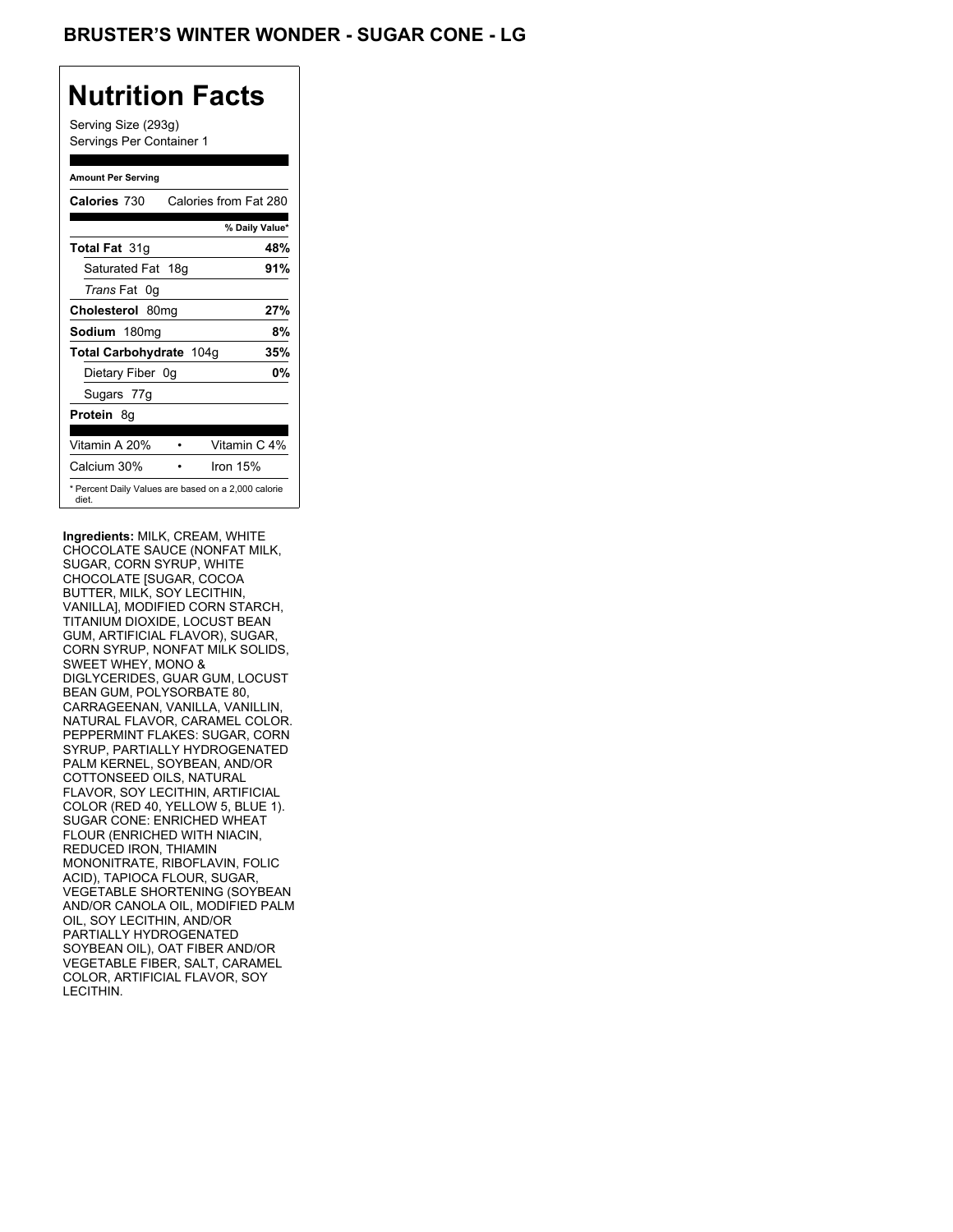Serving Size (146g) Servings Per Container 1

### **Amount Per Serving**

| Calories 360           | Calories from Fat 140                               |
|------------------------|-----------------------------------------------------|
|                        | % Daily Value*                                      |
| <b>Total Fat</b> 16g   | 24%                                                 |
| Saturated Fat 9g       | 46%                                                 |
| <i>Trans</i> Fat 0q    |                                                     |
| Cholesterol 40mg       | 13%                                                 |
| Sodium 90mq            | 4%                                                  |
| Total Carbohydrate 51g | 17%                                                 |
| Dietary Fiber 0g       | 0%                                                  |
| Sugars 37g             |                                                     |
| <b>Protein</b> 4q      |                                                     |
| Vitamin A 10%          | Vitamin C 2%                                        |
| Calcium 15%            | Iron $8%$                                           |
| diet.                  | * Percent Daily Values are based on a 2,000 calorie |

**Ingredients:** MILK, CREAM, WHITE CHOCOLATE SAUCE (NONFAT MILK, SUGAR, CORN SYRUP, WHITE CHOCOLATE [SUGAR, COCOA BUTTER, MILK, SOY LECITHIN, VANILLA], MODIFIED CORN STARCH, TITANIUM DIOXIDE, LOCUST BEAN GUM, ARTIFICIAL FLAVOR), SUGAR, CORN SYRUP, NONFAT MILK SOLIDS, SWEET WHEY, MONO & DIGLYCERIDES, GUAR GUM, LOCUST BEAN GUM, POLYSORBATE 80, CARRAGEENAN, VANILLA, VANILLIN, NATURAL FLAVOR, CARAMEL COLOR. PEPPERMINT FLAKES: SUGAR, CORN SYRUP, PARTIALLY HYDROGENATED PALM KERNEL, SOYBEAN, AND/OR COTTONSEED OILS, NATURAL FLAVOR, SOY LECITHIN, ARTIFICIAL COLOR (RED 40, YELLOW 5, BLUE 1). CAKE CONE: ENRICHED WHEAT FLOUR (ENRICHED WITH NIACIN, REDUCED IRON, THIAMIN MONONITRATE, RIBOFLAVIN, FOLIC ACID), TAPIOCA FLOUR, SUGAR, VEGETABLE OIL SHORTENING (SOYBEAN AND/OR CANOLA OIL, MODIFIED PALM OIL, SOY LECITHIN, AND/OR PARTIALLY HYDROGENATED SOYBEAN OIL), LEAVENING (SODIUM BICARBONATE, AMMONIUM BICARBONATE), SALT, NATURAL FLAVOR, ANNATTO (VEGETABLE COLOR).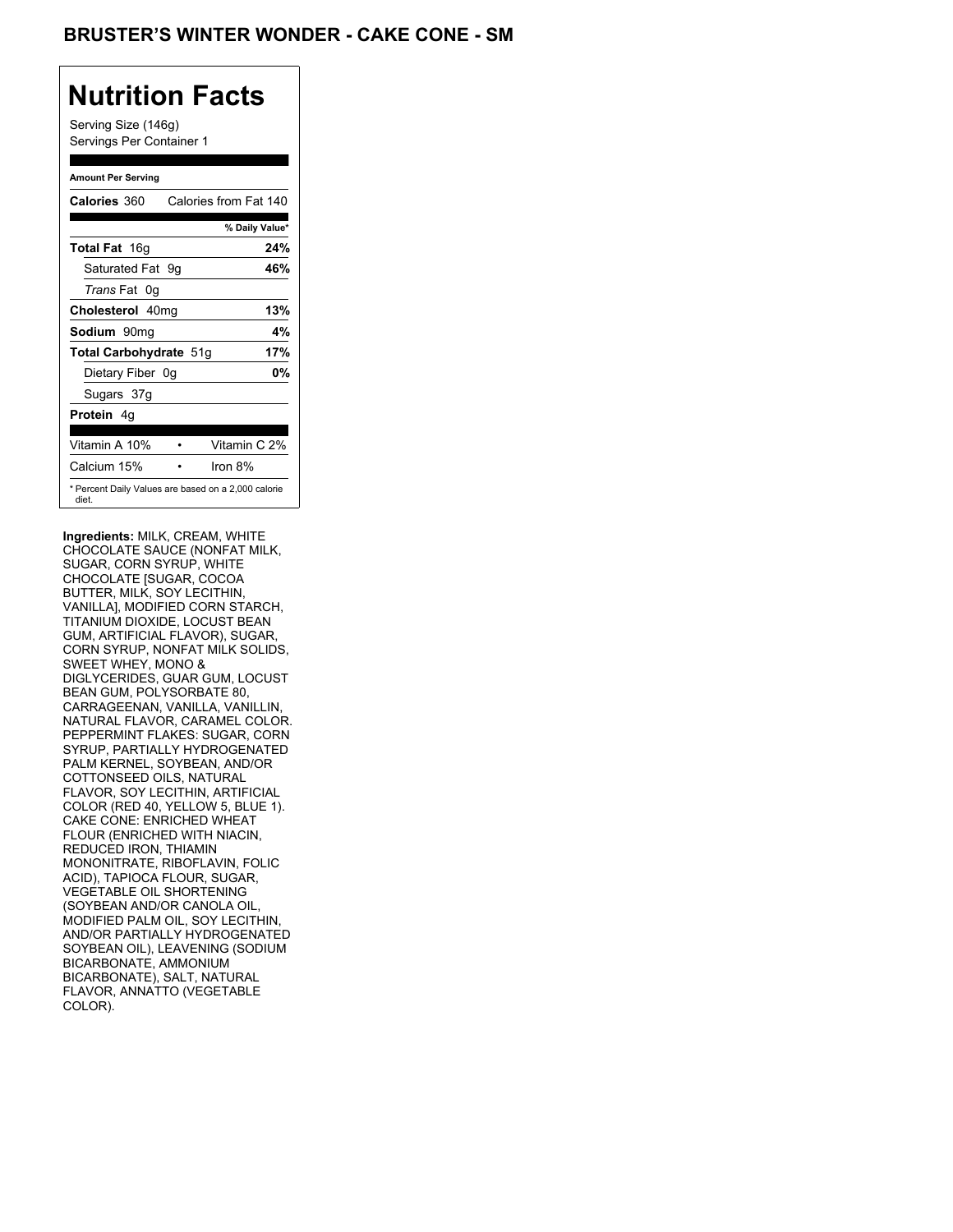## **BRUSTER'S WINTER WONDER - CAKE CONE - REG**

# **Nutrition Facts**

Serving Size (216g) Servings Per Container 1

### **Amount Per Serving**

| <b>Calories 530</b>                                          |  | Calories from Fat 210 |
|--------------------------------------------------------------|--|-----------------------|
|                                                              |  | % Daily Value*        |
| <b>Total Fat</b> 23g                                         |  | 36%                   |
| Saturated Fat 14g                                            |  | 68%                   |
| <i>Trans</i> Fat 0q                                          |  |                       |
| Cholesterol 60mg                                             |  | 20%                   |
| Sodium 130mg                                                 |  | 5%                    |
| Total Carbohydrate 74g                                       |  | 25%                   |
| Dietary Fiber 0g                                             |  | 0%                    |
| Sugars 55g                                                   |  |                       |
| <b>Protein 6g</b>                                            |  |                       |
| Vitamin A 15%                                                |  | Vitamin C 4%          |
| Calcium 20%                                                  |  | Iron $10\%$           |
| * Percent Daily Values are based on a 2,000 calorie<br>diet. |  |                       |

**Ingredients:** MILK, CREAM, WHITE CHOCOLATE SAUCE (NONFAT MILK, SUGAR, CORN SYRUP, WHITE CHOCOLATE [SUGAR, COCOA BUTTER, MILK, SOY LECITHIN, VANILLA], MODIFIED CORN STARCH, TITANIUM DIOXIDE, LOCUST BEAN GUM, ARTIFICIAL FLAVOR), SUGAR, CORN SYRUP, NONFAT MILK SOLIDS, SWEET WHEY, MONO & DIGLYCERIDES, GUAR GUM, LOCUST BEAN GUM, POLYSORBATE 80, CARRAGEENAN, VANILLA, VANILLIN, NATURAL FLAVOR, CARAMEL COLOR. PEPPERMINT FLAKES: SUGAR, CORN SYRUP, PARTIALLY HYDROGENATED PALM KERNEL, SOYBEAN, AND/OR COTTONSEED OILS, NATURAL FLAVOR, SOY LECITHIN, ARTIFICIAL COLOR (RED 40, YELLOW 5, BLUE 1). CAKE CONE: ENRICHED WHEAT FLOUR (ENRICHED WITH NIACIN, REDUCED IRON, THIAMIN MONONITRATE, RIBOFLAVIN, FOLIC ACID), TAPIOCA FLOUR, SUGAR, VEGETABLE OIL SHORTENING (SOYBEAN AND/OR CANOLA OIL, MODIFIED PALM OIL, SOY LECITHIN, AND/OR PARTIALLY HYDROGENATED SOYBEAN OIL), LEAVENING (SODIUM BICARBONATE, AMMONIUM BICARBONATE), SALT, NATURAL FLAVOR, ANNATTO (VEGETABLE COLOR).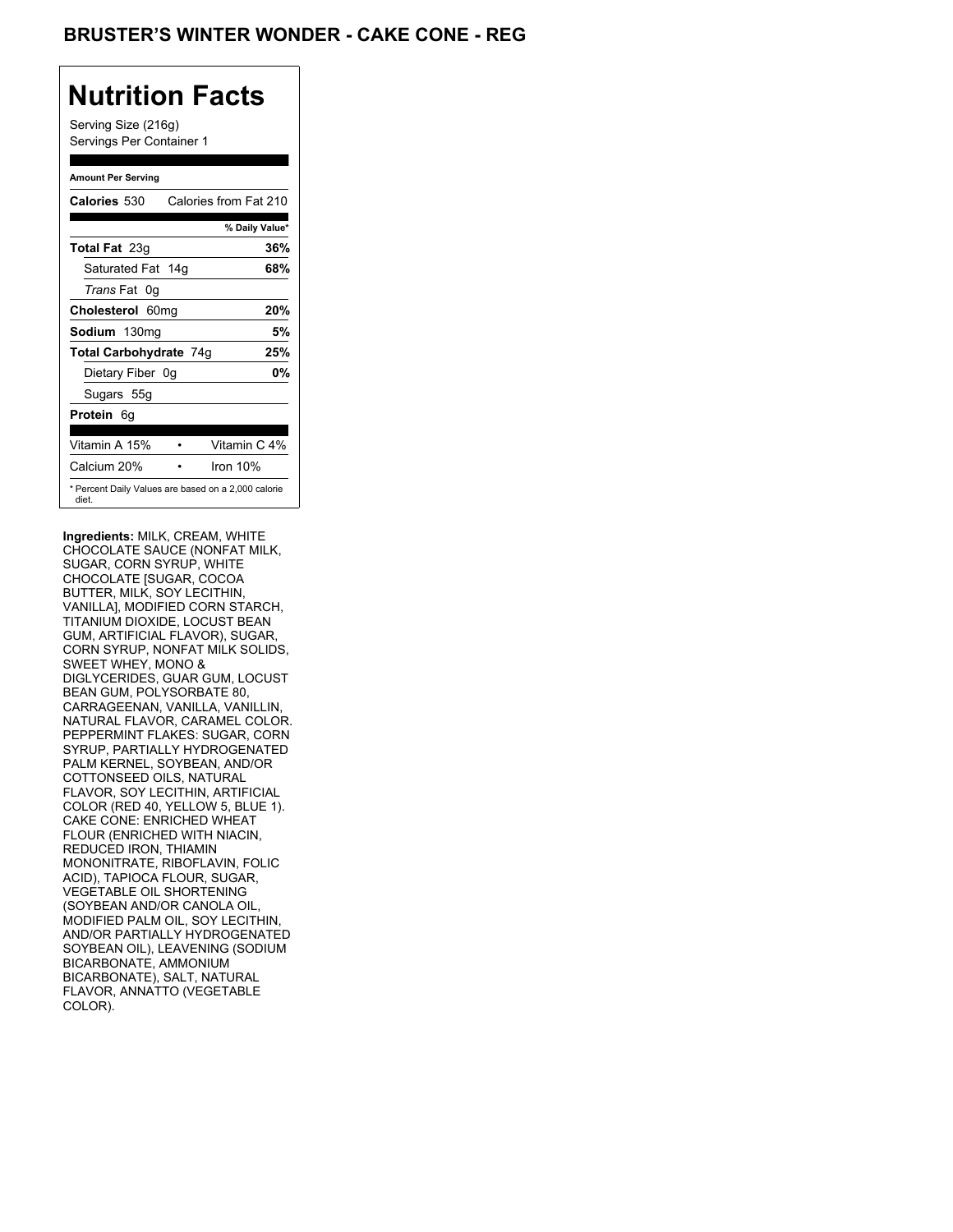## **BRUSTER'S WINTER WONDER - CAKE CONE - LG**

# **Nutrition Facts**

Serving Size (286g) Servings Per Container 1

### **Amount Per Serving**

| Calories 700                                                 | Calories from Fat 280 |     |
|--------------------------------------------------------------|-----------------------|-----|
|                                                              | % Daily Value*        |     |
| <b>Total Fat 31g</b>                                         |                       | 48% |
| Saturated Fat 18g                                            |                       | 91% |
| <i>Trans</i> Fat 0q                                          |                       |     |
| Cholesterol 80mg                                             |                       | 27% |
| Sodium 170mg                                                 |                       | 7%  |
| Total Carbohydrate 97g                                       |                       | 32% |
| Dietary Fiber 0g                                             |                       | 0%  |
| Sugars 74g                                                   |                       |     |
| <b>Protein 8g</b>                                            |                       |     |
| Vitamin A 20%                                                | Vitamin C 4%          |     |
| Calcium 25%                                                  | Iron $15%$            |     |
| * Percent Daily Values are based on a 2,000 calorie<br>diet. |                       |     |

**Ingredients:** MILK, CREAM, WHITE CHOCOLATE SAUCE (NONFAT MILK, SUGAR, CORN SYRUP, WHITE CHOCOLATE [SUGAR, COCOA BUTTER, MILK, SOY LECITHIN, VANILLA], MODIFIED CORN STARCH, TITANIUM DIOXIDE, LOCUST BEAN GUM, ARTIFICIAL FLAVOR), SUGAR, CORN SYRUP, NONFAT MILK SOLIDS, SWEET WHEY, MONO & DIGLYCERIDES, GUAR GUM, LOCUST BEAN GUM, POLYSORBATE 80, CARRAGEENAN, VANILLA, VANILLIN, NATURAL FLAVOR, CARAMEL COLOR. PEPPERMINT FLAKES: SUGAR, CORN SYRUP, PARTIALLY HYDROGENATED PALM KERNEL, SOYBEAN, AND/OR COTTONSEED OILS, NATURAL FLAVOR, SOY LECITHIN, ARTIFICIAL COLOR (RED 40, YELLOW 5, BLUE 1). CAKE CONE: ENRICHED WHEAT FLOUR (ENRICHED WITH NIACIN, REDUCED IRON, THIAMIN MONONITRATE, RIBOFLAVIN, FOLIC ACID), TAPIOCA FLOUR, SUGAR, VEGETABLE OIL SHORTENING (SOYBEAN AND/OR CANOLA OIL, MODIFIED PALM OIL, SOY LECITHIN, AND/OR PARTIALLY HYDROGENATED SOYBEAN OIL), LEAVENING (SODIUM BICARBONATE, AMMONIUM BICARBONATE), SALT, NATURAL FLAVOR, ANNATTO (VEGETABLE COLOR).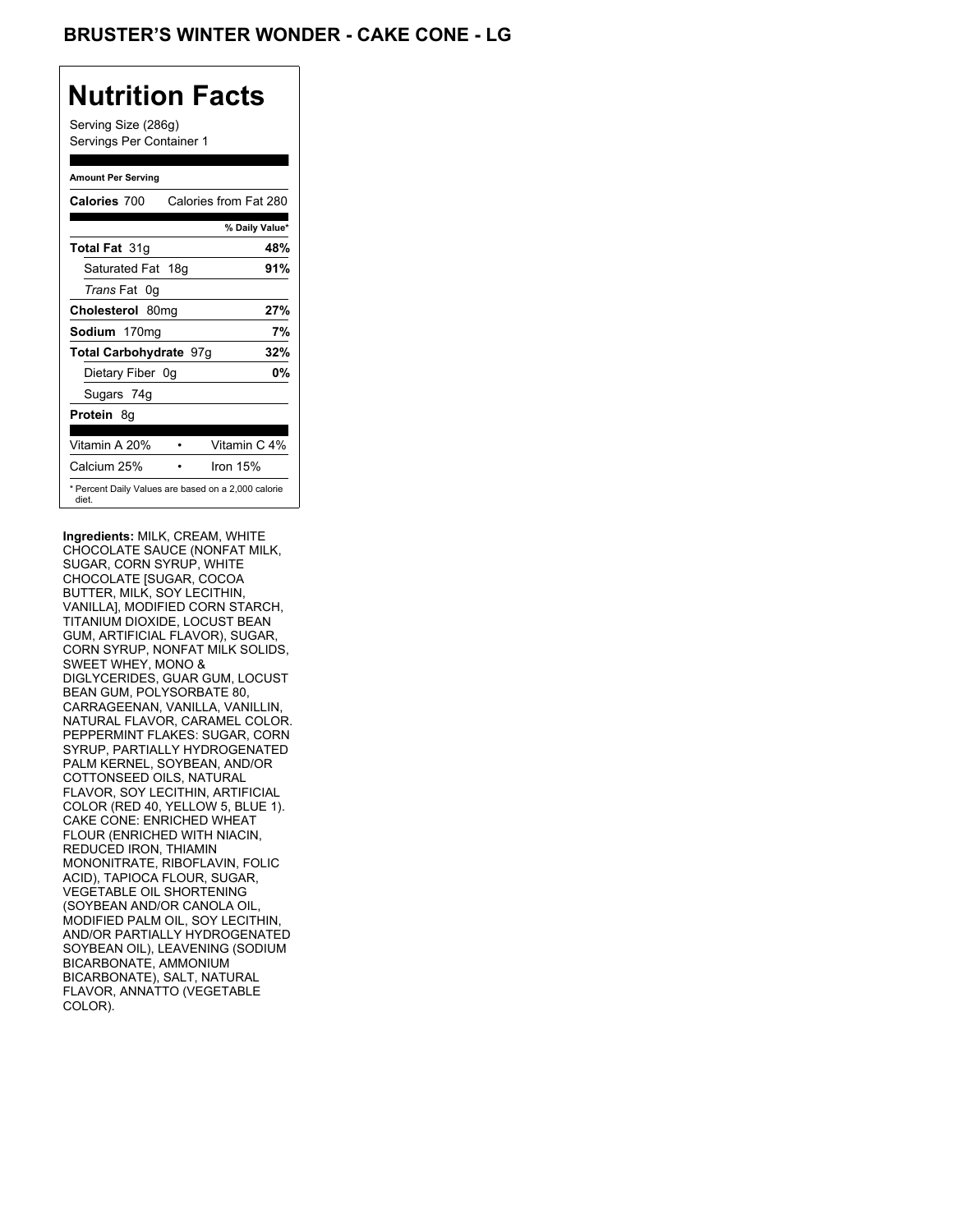Serving Size (170g) Servings Per Container 1

### **Amount Per Serving**

| Calories 460                                                 | Calories from Fat 170 |
|--------------------------------------------------------------|-----------------------|
|                                                              | % Daily Value*        |
| <b>Total Fat</b> 19g                                         | 29%                   |
| Saturated Fat 10g                                            | 50%                   |
| <i>Trans</i> Fat 0q                                          |                       |
| Cholesterol 50mg                                             | 16%                   |
| Sodium 80mg                                                  | 3%                    |
| Total Carbohydrate 69g                                       | 23%                   |
| Dietary Fiber 0g                                             | 0%                    |
| Sugars 47g                                                   |                       |
| <b>Protein</b> 5g                                            |                       |
| Vitamin A 10%                                                | Vitamin C 2%          |
| Calcium 15%                                                  | Iron $10%$            |
| * Percent Daily Values are based on a 2,000 calorie<br>diet. |                       |

**Ingredients:** MILK, CREAM, WHITE CHOCOLATE SAUCE (NONFAT MILK, SUGAR, CORN SYRUP, WHITE CHOCOLATE [SUGAR, COCOA BUTTER, MILK, SOY LECITHIN, VANILLA], MODIFIED CORN STARCH, TITANIUM DIOXIDE, LOCUST BEAN GUM, ARTIFICIAL FLAVOR), SUGAR, CORN SYRUP, NONFAT MILK SOLIDS, SWEET WHEY, MONO & DIGLYCERIDES, GUAR GUM, LOCUST BEAN GUM, POLYSORBATE 80, CARRAGEENAN, VANILLA, VANILLIN, NATURAL FLAVOR, CARAMEL COLOR. PEPPERMINT FLAKES: SUGAR, CORN SYRUP, PARTIALLY HYDROGENATED PALM KERNEL, SOYBEAN, AND/OR COTTONSEED OILS, NATURAL FLAVOR, SOY LECITHIN, ARTIFICIAL COLOR (RED 40, YELLOW 5, BLUE 1). WAFFLE CONE: ENRICHED BLEACHED WHEAT FLOUR (ENRICHED WITH NIACIN, REDUCED IRON, THIAMIN MONONITRATE, RIBOFLAVIN, FOLIC ACID), SUGAR, VEGETABLE SHORTENING (PARTIALLY HYDROGENATED SOYBEAN AND COTTONSEED OILS), WHOLE EGG, ARTIFICIAL FLAVOR (INCLUDING MALTODEXTRIN, MODIFIED CORNSTARCH, BUTTER, BUTTERMILK), DEXTROSE, SOY LECITHIN, ARTIFICIAL VANILLA FLAVOR.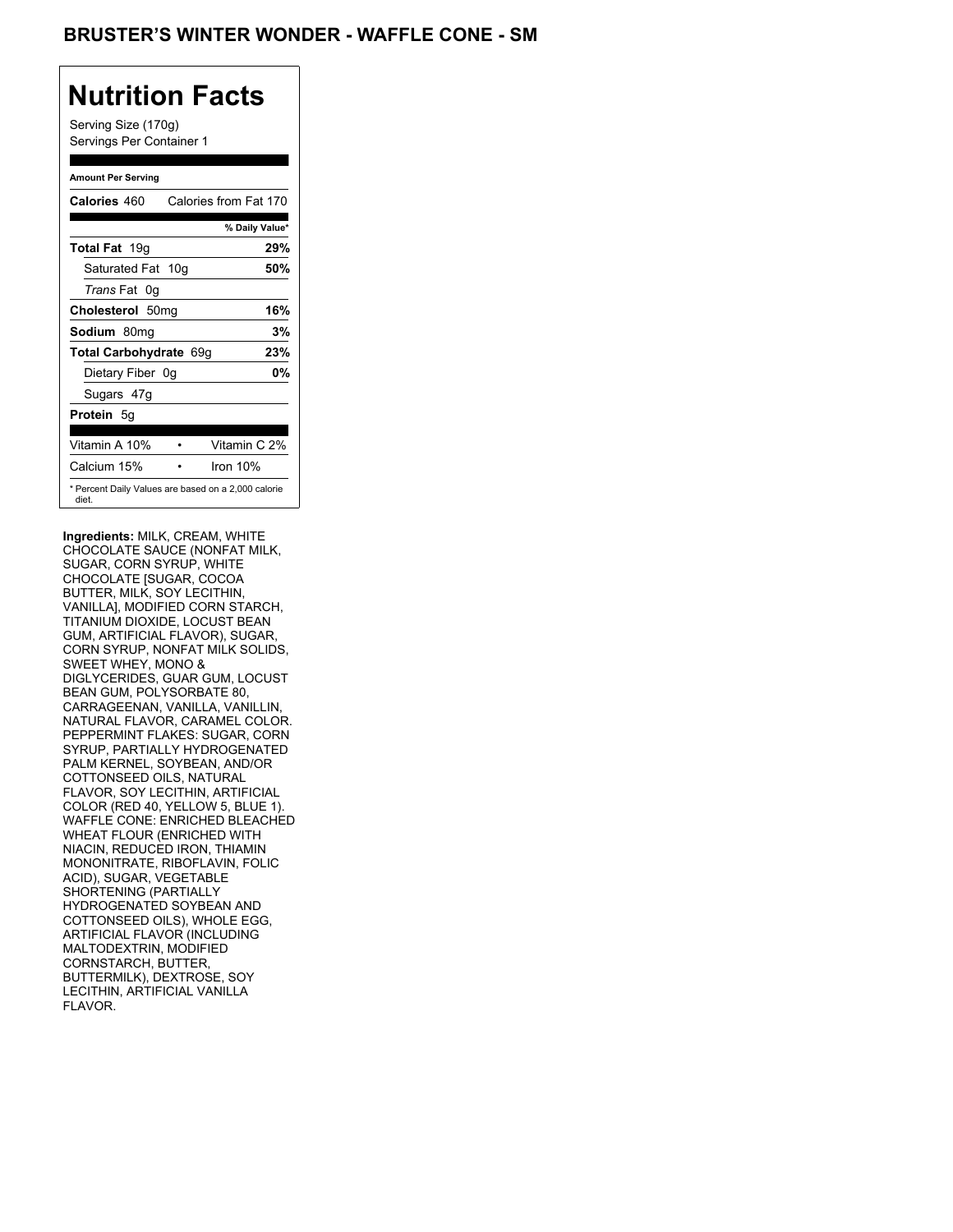### **BRUSTER'S WINTER WONDER - WAFFLE CONE - REG**

# Nutrition Facts

Serving Size (240g) Servings Per Container 1

### Amount Per Serving

| Calories 630                                                 | Calories from Fat 240 |
|--------------------------------------------------------------|-----------------------|
|                                                              | % Daily Value*        |
| Total Fat 26g                                                | 40%                   |
| Saturated Fat 14g                                            | 72%                   |
| Trans Fat 0q                                                 |                       |
| Cholesterol 70mg                                             | 23%                   |
| Sodium 120mg                                                 | 5%                    |
| Total Carbohydrate 92g                                       | 31%                   |
| Dietary Fiber 0g                                             | 0%                    |
| Sugars 65g                                                   |                       |
| Protein 7q                                                   |                       |
| Vitamin A 15%                                                | Vitamin C 4%          |
| Calcium 20%                                                  | Iron $15%$            |
| * Percent Daily Values are based on a 2,000 calorie<br>diet. |                       |

Ingredients: MILK, CREAM, WHITE CHOCOLATE SAUCE (NONFAT MILK, SUGAR, CORN SYRUP, WHITE CHOCOLATE [SUGAR, COCOA BUTTER, MILK, SOY LECITHIN, VANILLA], MODIFIED CORN STARCH, TITANIUM DIOXIDE, LOCUST BEAN GUM, ARTIFICIAL FLAVOR), SUGAR, CORN SYRUP, NONFAT MILK SOLIDS, SWEET WHEY, MONO & DIGLYCERIDES, GUAR GUM, LOCUST BEAN GUM, POLYSORBATE 80, CARRAGEENAN, VANILLA, VANILLIN, NATURAL FLAVOR, CARAMEL COLOR. PEPPERMINT FLAKES: SUGAR, CORN SYRUP, PARTIALLY HYDROGENATED PALM KERNEL, SOYBEAN, AND/OR COTTONSEED OILS, NATURAL FLAVOR, SOY LECITHIN, ARTIFICIAL COLOR (RED 40, YELLOW 5, BLUE 1). WAFFLE CONE: ENRICHED BLEACHED WHEAT FLOUR (ENRICHED WITH NIACIN, REDUCED IRON, THIAMIN MONONITRATE, RIBOFLAVIN, FOLIC ACID), SUGAR, VEGETABLE SHORTENING (PARTIALLY HYDROGENATED SOYBEAN AND COTTONSEED OILS), WHOLE EGG, ARTIFICIAL FLAVOR (INCLUDING MALTODEXTRIN, MODIFIED CORNSTARCH, BUTTER, BUTTERMILK), DEXTROSE, SOY LECITHIN, ARTIFICIAL VANILLA FLAVOR.